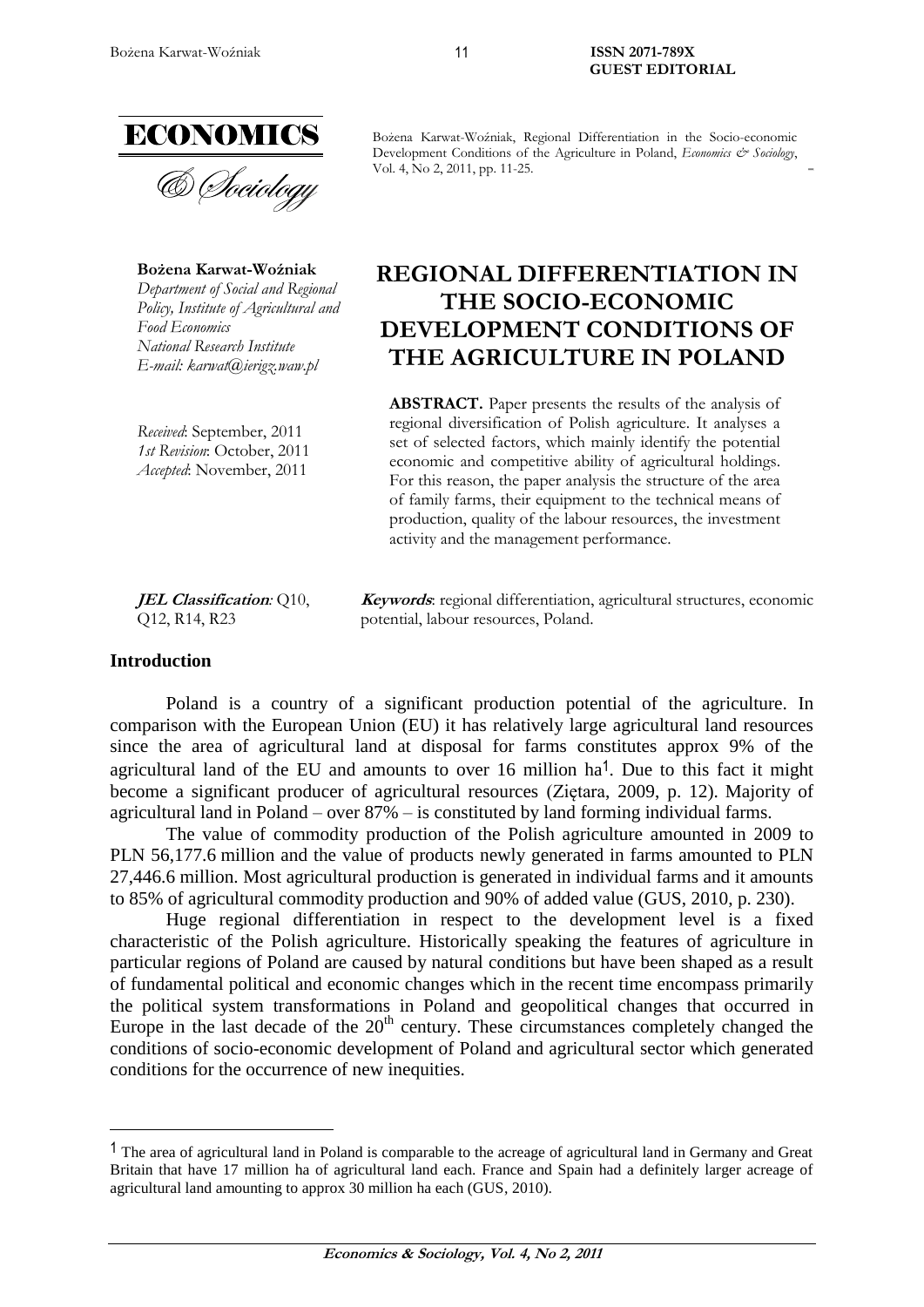Poland's accession to the European Union provided opportunities for the use of a vast range of instruments of economic policy whose objective consists in elimination of regional disproportions. New conditions emerged for the creation of national structural policy towards agriculture . This provides an opportunity for the improvement of the condition of agriculture in regions with large development problems.

The main objective of the paper was to present the scale of regional differentiation of the Polish agriculture in given social and economic aspects, in particular regarding to the conditions determining the production of farms. The subject to analysis was a set of factors which define the economic potential and competitive skills of agricultural entities to a great extent. Hence the focus of this work is on the field and structure of farms and on the level of their equipment of fixed assets, on the resources and quality of the labour force factor, and on investment activity.

The characteristics of regional differentiation of agriculture have been presented in comparison with the country. Voivodship has been recognised in this work as the basic delimitation region. This level of territorial division is of principal importance for the regional development strategy and relevant programmes and constitutes the main recipient of the EU structural policy. An analysis in the voivodship system is enriched by the introduction of voivodship groups. The similarity of features of individual agriculture (Sikorska, 2001, p. 5, Szemberg, 1999, p. 6) constituting the predominant segment in the Polish agriculture (Sikorska, 2006, p. 6) has been recognised as the main criterion for selecting these groups (macroregions). In consequence five macroregions 2 have been selected for the needs of spatial differentiation research in the socio-economic situation of individual farms. Such a division reflects, to a relatively greater extent, the baggage of tradition and culture in the current development situation of particular areas (Chmieliński, 2006, p. 19). It should be also pointed out that in order to eliminate large differences in the size of particular regions, in order to get a possibly uniform and synthetic image of the scale of territorial differentiation, relative indicators have been used in the analysis.

The main subject of analysis was constituted by individual farms with an area above 1 ha of agricultural land i.e. individual farms representing in fact family farms (Zegar, 2008, p. 27).

The empirical basis for the compilation was constituted by CSO (Central Statistical Office) statistical data describing the agriculture of particular regions in comparison with the country, forming the reference system. The results of long-term field research of the IAFE-NRI conducted periodically in the permanent sample of 76 villages and all family farms located in these villages. The aim of selection of these villages was to represent various regions of Poland as far as socio-economic features of individual agriculture are concerned (Sikorska, 2006, Szemberg, 2001).

#### **1. Size and local structure of family farms**

 $\overline{a}$ 

The area of agricultural land represents an exceptional field in the analysis of agriculture development conditions although from the point of view of agricultural production the role of land resource decreases with the modernisation of production technologies and possibilities of use of "know-how" in the agricultural activity (Sikorska, 2006, p. 10). However, under the Polish conditions the farm area still defines both the scale of production and the income derived from agricultural activity to a great extent (Zegar, 2008, p. 19). It

<sup>2</sup> Particular macroregions encompass the following voivodships: **central-western (1)** – Kujawsko-Pomorskie and Wielkopolskie; **central-eastern (2)** – Lubelskie, Łódzkie, Mazowieckie and Podlaskie; **southeastern (3**) – Małopolskie, Podkarpackie, Śląskie and Świętokrzyskie; **southwestern (4)** – Dolnośląskie, Lubuskie and Opolskie; **northern (5)** – Pomorskie, Warmińsko-Mazurskie and Zachodniopomorskie.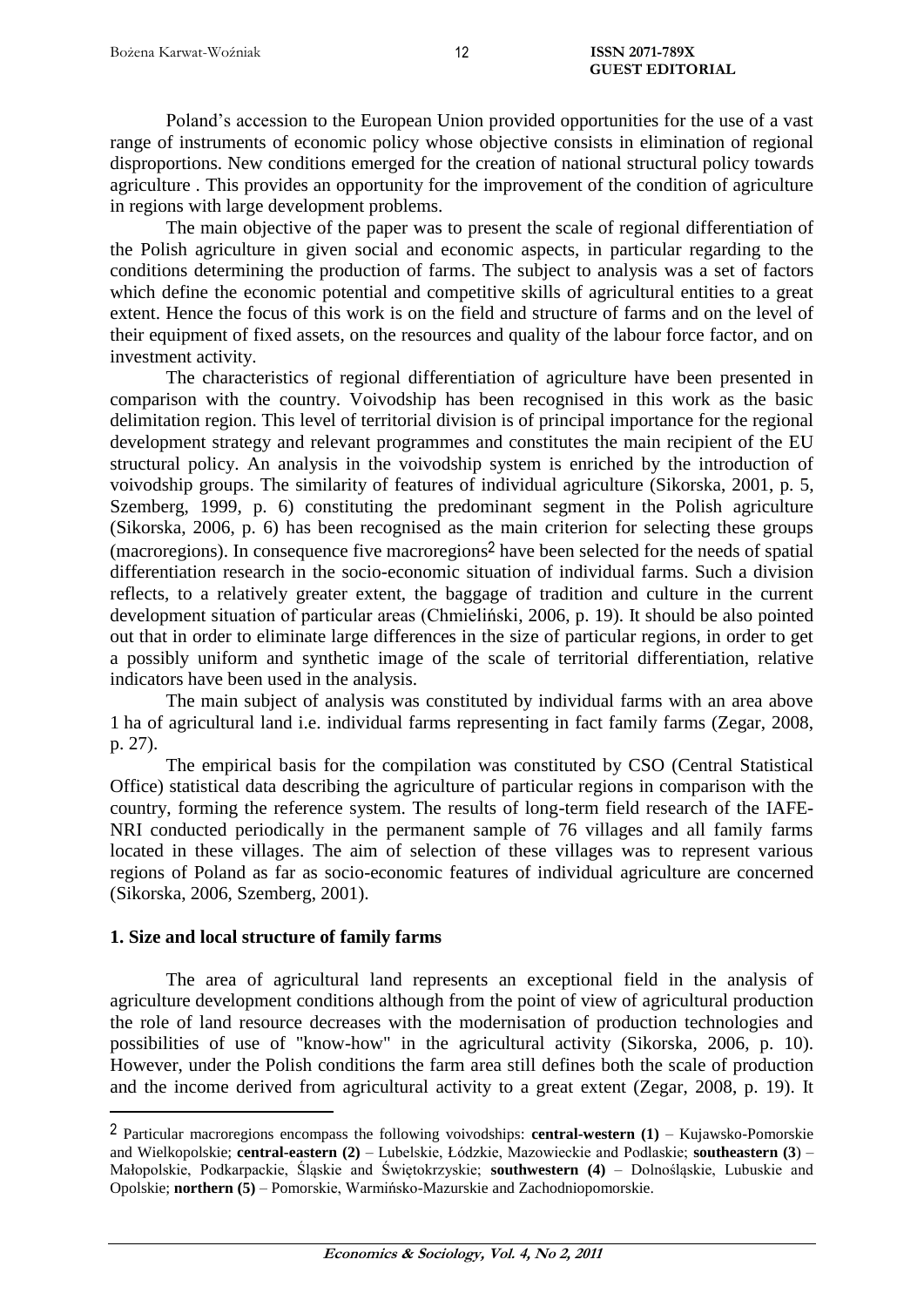results primarily from the production technologies applied in the majority of traditional farms (Woś, 2000, p. 8) and from the agricultural fragmentation occurring in the Polish agriculture, in the family agriculture in particular. Environmental circumstances and sustainable development circumstances create a new approach to the importance of farm areas in the economy of agricultural activity (Zegar, 2003, p. 11). It should be noted that the Common Agricultural Policy favours the entities with larger area e.g. through direct payments.

| Specification                                               | Years        | Total                   | Farm area groups of agricultural land in ha |                |                |               |              |                |
|-------------------------------------------------------------|--------------|-------------------------|---------------------------------------------|----------------|----------------|---------------|--------------|----------------|
|                                                             |              |                         | $1 - 5$                                     | $5-10$         |                | $10-15$ 15-20 | 20-50        | 50<br>and more |
| Number of farms<br>(in thousand)                            | 2009         | 2002 1,951.7<br>1,766.0 | 1,146.3<br>1,009.9                          | 426.5<br>390.5 | 182.5<br>166.4 | 83.8<br>77.4  | 95.5<br>97.4 | 17.1<br>24.4   |
| Farm structure<br>(per cent)                                | 2002<br>2009 | 100.0<br>100.0          | 58.7<br>57.2                                | 21.8<br>22.1   | 9.4<br>9.4     | 4.3<br>4.34   | 4.9<br>5.5   | 0.9<br>1.4     |
| Changes of the farm quantity<br>in $2002 - 2007$ (per cent) |              | $-9.6$                  | $-11.9$                                     | $-8.5$         | $-8.9$         | $-7.7$        | $+2.0$       | $+42.7$        |

Table 1. Changes in the amount and structure of individual farms

Source: compiled on the basis of the data of CSO 2002 and 2009.

It results from the CSO data that the average area of an individual farm in 2009 amounted to 8.0 ha of agricultural land and was larger than five years earlier by 0.7 ha of agricultural land i.e. 10%. These changes were mainly a consequence of growth in the number of entities with relatively large area i.e. above 20 ha whose quantity increased by over 8%. These trends were accompanied by a decrease by over 10% in the number of entities with area up to 20 ha of agricultural land that recorded primarily among entities ranging from 1 to 5 ha of agricultural land (decrease by 12%).

|                                                                        | Years | Total            | Farm area groups of agricultural land in ha |          |                         |          |            |                 |  |
|------------------------------------------------------------------------|-------|------------------|---------------------------------------------|----------|-------------------------|----------|------------|-----------------|--|
| Specification                                                          |       |                  | $1 - 5$                                     | $5 - 10$ | $10-15$                 | 15-20    | $20 - 50$  | 50 and<br>more  |  |
| area of<br>agricultural land (in<br>thousands of ha)<br>Land structure | 2002  | 14 461.9 2 763.0 |                                             |          | 3 029.1 2 213.7 1 437.8 |          | 2 7 0 8 .4 | 2 3 0 9.9       |  |
|                                                                        | 2007  | 14 087.4 2 603.3 |                                             |          | 2 836.2 2 019.9 1 333.1 |          |            | 2 955.5 2 339.4 |  |
|                                                                        | 2002  | 100.0            | 19.1                                        | 21.0     | 15.3                    | 9.9      | 18.7       | 16.0            |  |
|                                                                        | 2007  | 100.0            | 18.5                                        | 20.2     | 14.3                    | 9.5      | 20.9       | 16.6            |  |
| Changes of the land area<br>in $2002-2007$ (in thou. of ha)            |       |                  | $-374.6 - 159.7$                            | $-193.0$ | $-193.9$                | $-104.7$ | $+247.2$   | $+29.6$         |  |
| Changes of the land area<br>in $2002 - 2007$ (per cent)                |       | $-2.6$           | $-5.8$                                      | $-3.4$   | $-8.8$                  | $-7.3$   | $+9.1$     | $+1.3$          |  |

Table 2. Changes in the structure of land area

*Source*: compiled on the basis of the data of CSO 2002 and 2007.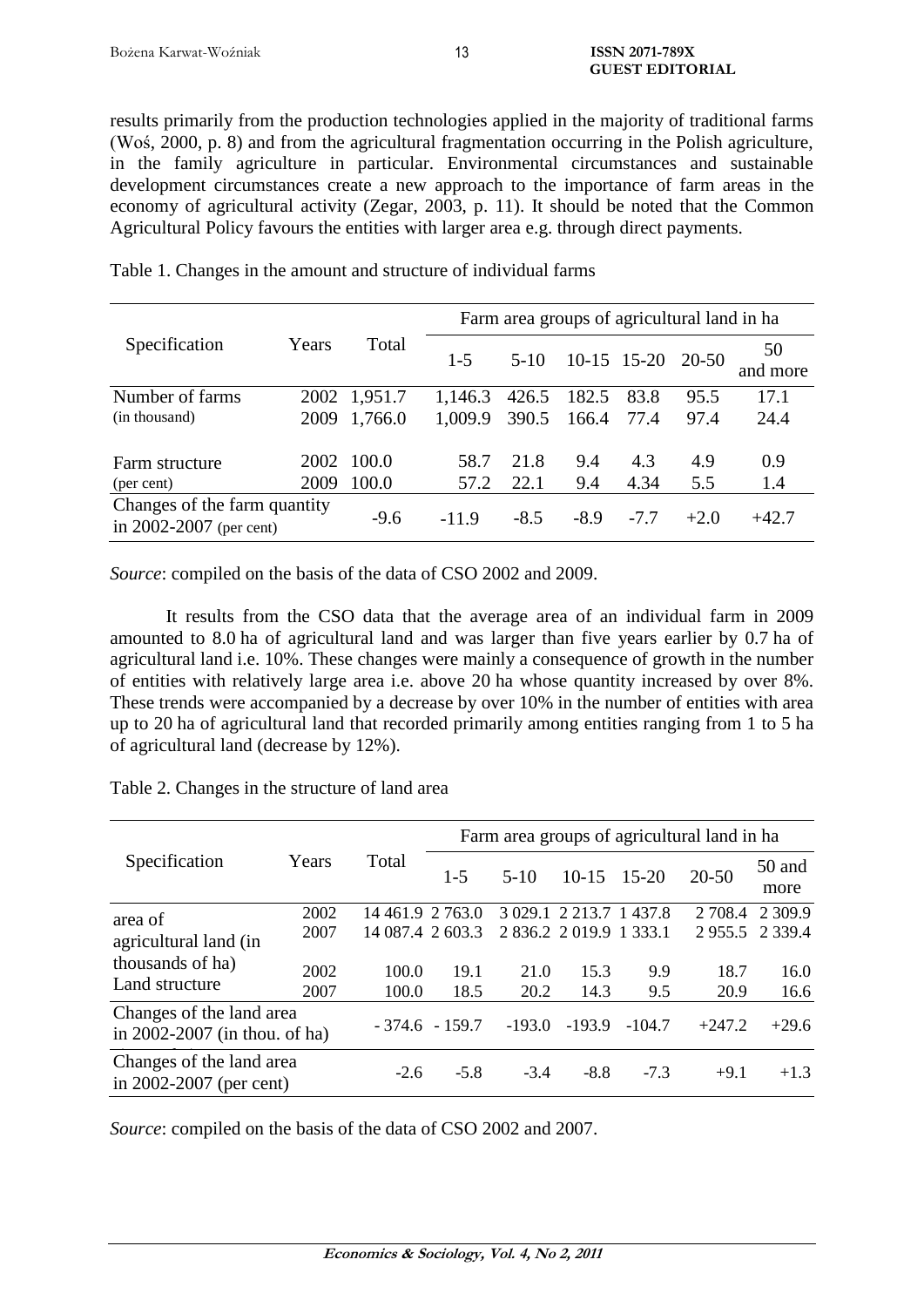Above presented processes of land concentration were also reflected in the increase of agricultural land area in a relatively large farms (of i.e. above 20 ha). In the years 2002-2007 the area of agricultural land in this group of agricultural holdings has increased by almost 6%. Consequently, in the use of individual farms of area of 20 or more ha is almost 38% of the agricultural land in Poland. At the same time almost 19% of agricultural land is at disposal of small farms (1-5 ha), producing mainly for self-supply.



Pic. 1. Regional differentiation of an average area of agricultural land of an individual farm *Source*: compiled on the basis of the data of CSO for 2007.

Land concentration processes were of common nature with various intensity being marked within the area of particular regions of Poland. However, they did not contribute to significant transformations in the area structure, both on the national scale (*Table 1*) and within the area of particular regions. On the national scale small farms up to 5 ha of agricultural land were predominant and as a principle they were not able to provide jobs and livelihood for an average agricultural family, and the potential for further development (Woś, 1998, p. 38). In 2009 these stagnant entities constituted as much as over 57% of the individual farms in Poland with this share being slightly lower than five years earlier when such entities constituted 59% of such farms. In 2007, just as previously, such farms were predominant in the following voivodships: Małopolskie (85%), Podkarpackie (84%), Śląskie (78%) and Świętokrzyskie (68%). Therefore these regions featured the smallest area of a statistical farm that amounted to less than 5 ha of agricultural land (*Pic. 1*) as well as the largest share of agricultural land in small holdings. In use was from 61% (Dolnośląskie) to 36% (Śląskie and Świętokrzyskie) of agricultural land at the disposal of private farms in the voivodship. The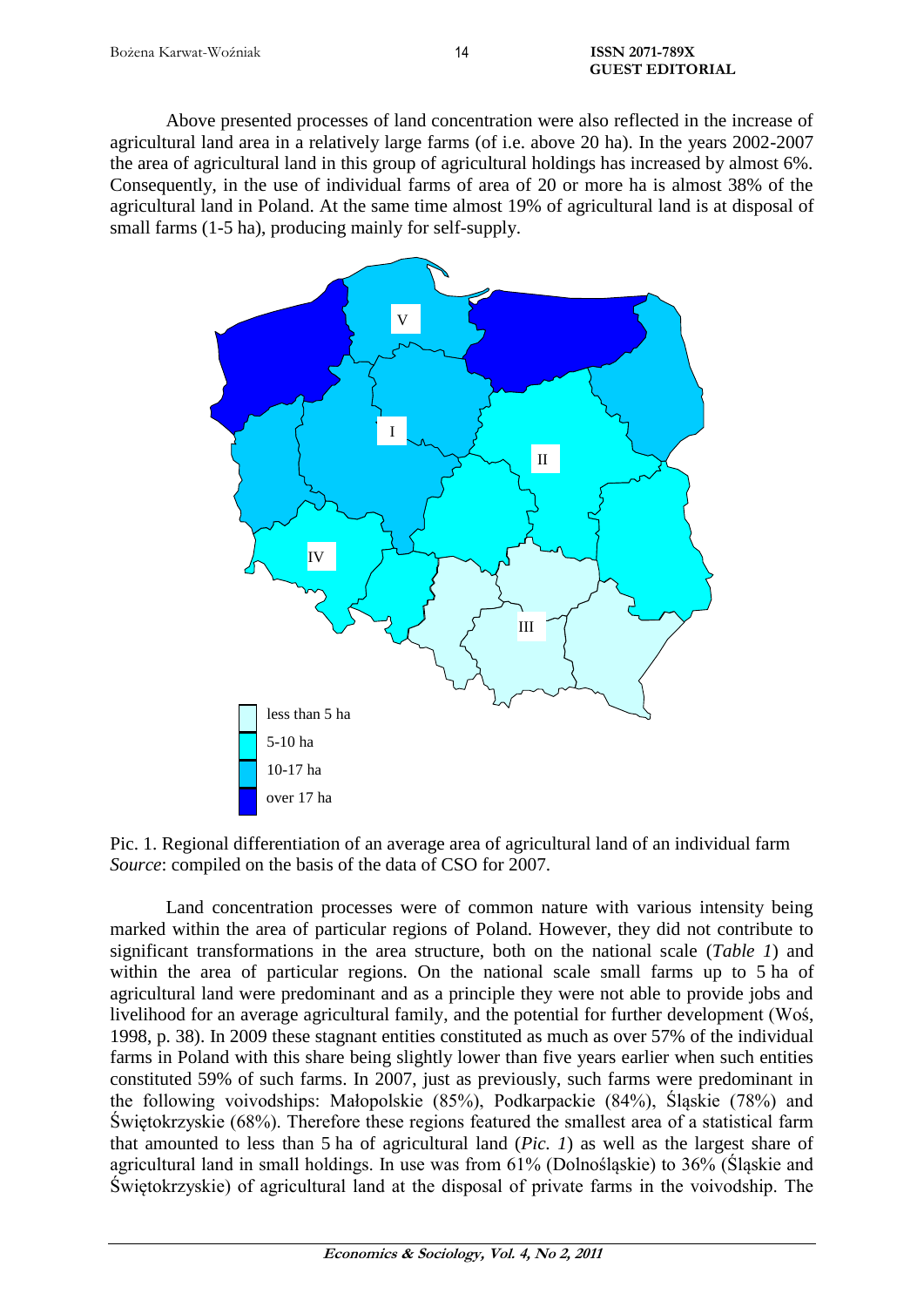smallest percentage of small farms, yet significant as well, was recorded in the opposite corner of Poland i.e. in the following voivodships: Podlaskie (30%), Warmińsko-Mazurskie and Kujawsko-Pomorskie (approx. 33% each) and Zachodniopomorskie and Pomorskie (approx. 33% each) and they cultivated approx. 7% of agricultural land in the possession of family farming in each of these regions.

Medium farms (5-20 ha of agricultural land) constituted almost 36% of the total number of individual farms in Poland in 2009. They had almost 44% of agricultural land. Such entities were found relatively most often in the following voivodships: Podlaskie (54%), Kujawsko-Pomorskie (49%), Wielkopolskie (47%), Pomorskie (45%) and Mazowieckie (45%). At the same time it should be noted that, in the possession of this group of farms was at least half of the land cultivated by individual farmers in each of these areas.

Relatively large entities (20 ha and more of agricultural land) as for the Polish conditions (over 7% of the total number of family farms) were located in the following voivodships: Warmińsko-Mazurskie (24%) and Zachodniopomorskie (23%). In consequence these areas featured the largest size of a statistical family farm in Poland that exceeded 17 ha of agricultural land, as well as the most advanced process of land concentration in units that are likely to develop in future, for which in Polish conditions are holdings with area of at least 20 ha. Farms of this size had respectively 67 and 73% of agricultural land.

In the recent period *inter alia* the asymmetry in the spatial structure of land from the resources of Agricultural Property Agency contributed to the value of these differences and these resources were located primarily in the western and northern areas of Poland (Rynek ziemi, 2006, p. 11).

The negative effects of the farm area structure fragmentation in Poland are aggravated by the commonly existing scattered parcels despite the emerging trends towards agricultural land consolidation. According to the Report of the Agricultural Census in 1996-2002 the average number of plots falling within a single farm in Poland decreased by 10% but it was still high since it amounted to approx 4 plots with an average acreage amounting to 2.7 ha of agricultural land. Moreover, only 16% of farms had land within a single plot and in the case of 43% of entities there is a phenomenon of "arduous scattered parcels land"3. Scattered parcels are found exceptionally commonly in entities located within areas that already feature fragmented spatial structure, in particular in the following voivodships: Małopolskie, Podkarpackie, Świętokrzyskie and Śląskie, i.e. in the southeastern macroregion. Furthermore, this area is featured by narrow and long plots that simply make it impossible to mechanise the field works.

#### **2. Jobs and employment**

The volume of labour force and employment rate constitute an important factor of the socio-economic structure of a given region. It results from the CSO data that in 2007 the community contributing a workload in a family agricultural activity amounted to almost 3,935 thousand of agricultural family members and 23 thousand of permanent employed workers. The number of people involved in works in farms in 2002-2007 slightly decreased.

Labour expenditure of individuals was very diverse and hence the workload was expressed as a full-time job equivalent i.e. annual working unit  $(AWU)^4$  After calculating the community of people contributing workload for "full-time jobs" the number of annual work

 $\overline{a}$ 

<sup>3</sup> A farm comprises at least 4 plots.

<sup>4</sup> Workload of employed temporary workers and neighbour assistance. For this category of labour resources CSO data on labor inputs are available only in annual work units (AWU). Annual work unit includes 1 full-time employee working at a farm 2120 hours in a year i.e. 265 work days and 8 hours daily.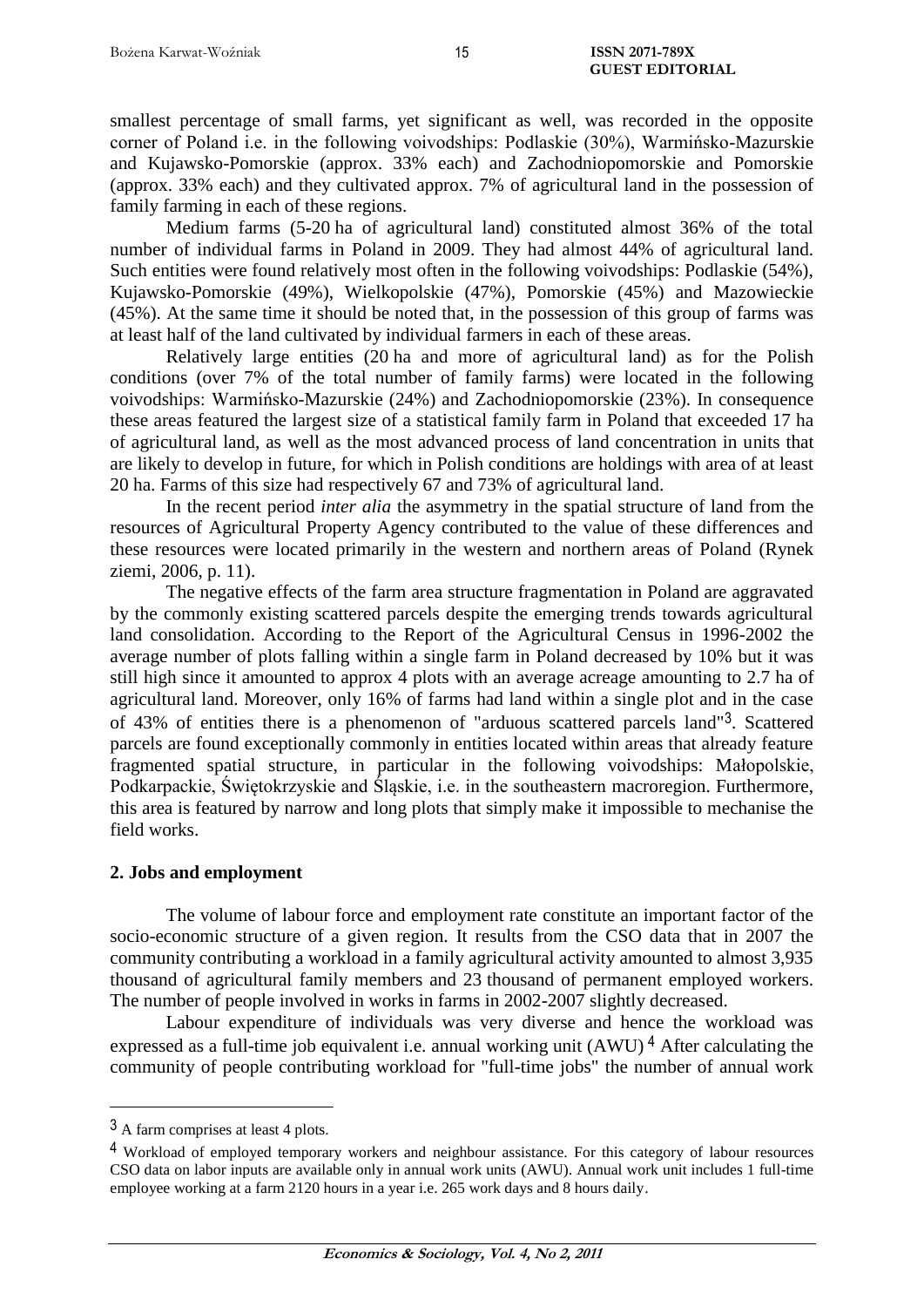$\overline{a}$ 

units amounted to 2,045 thousand AWU and 95% thereof was constituted by the work of farming family members (1.17 AWU per 1 farm and 14.70 AWU per 100 ha of agricultural land). It should be pointed out at the same time that it was the level lower by 5% than in 2002. However, the employment in the sector of individual agriculture is still very high and decreases its competitiveness ability5.

It results from the CSO data that employment in family farms featured a constant and substantial spatial differentiation. In 2007, just like in the previous years, the southern regions of Poland featured highest employment rate in the agricultural activity (*Pic. 2*). At the same time the exceptionally large workload in reference to 100 ha of agricultural land was found in the following voivodships: Małopolskie (34.89 AWU), Podkarpackie (27.70 AWU), Świętokrzyskie (23.58 AWU) and Śląskie (19.42 AWU) i.e. in the voivodships forming the south-eastern macroregion.



Pic. 2. Workload in individual agriculture according to macroregions in 2007 *Source*: compiled on the basis of unpublished CSO data.

The employment rate per 100 ha of agricultural land in the voivodships of northern and western Poland, which feature the largest farm area, was relatively low and its value can be perceived as satisfactory from the point of view of work performance and provision of satisfactory revenues from the employment in agricultural activity. An exceptionally beneficial situation in this regard, and comparable to the level of employment in EU-15 states,

<sup>5</sup> It results from comparable statistics that employment in the Polish individual agriculture in a calculation per 100 ha of agricultural land is 2.6 times larger than on average in EU-25.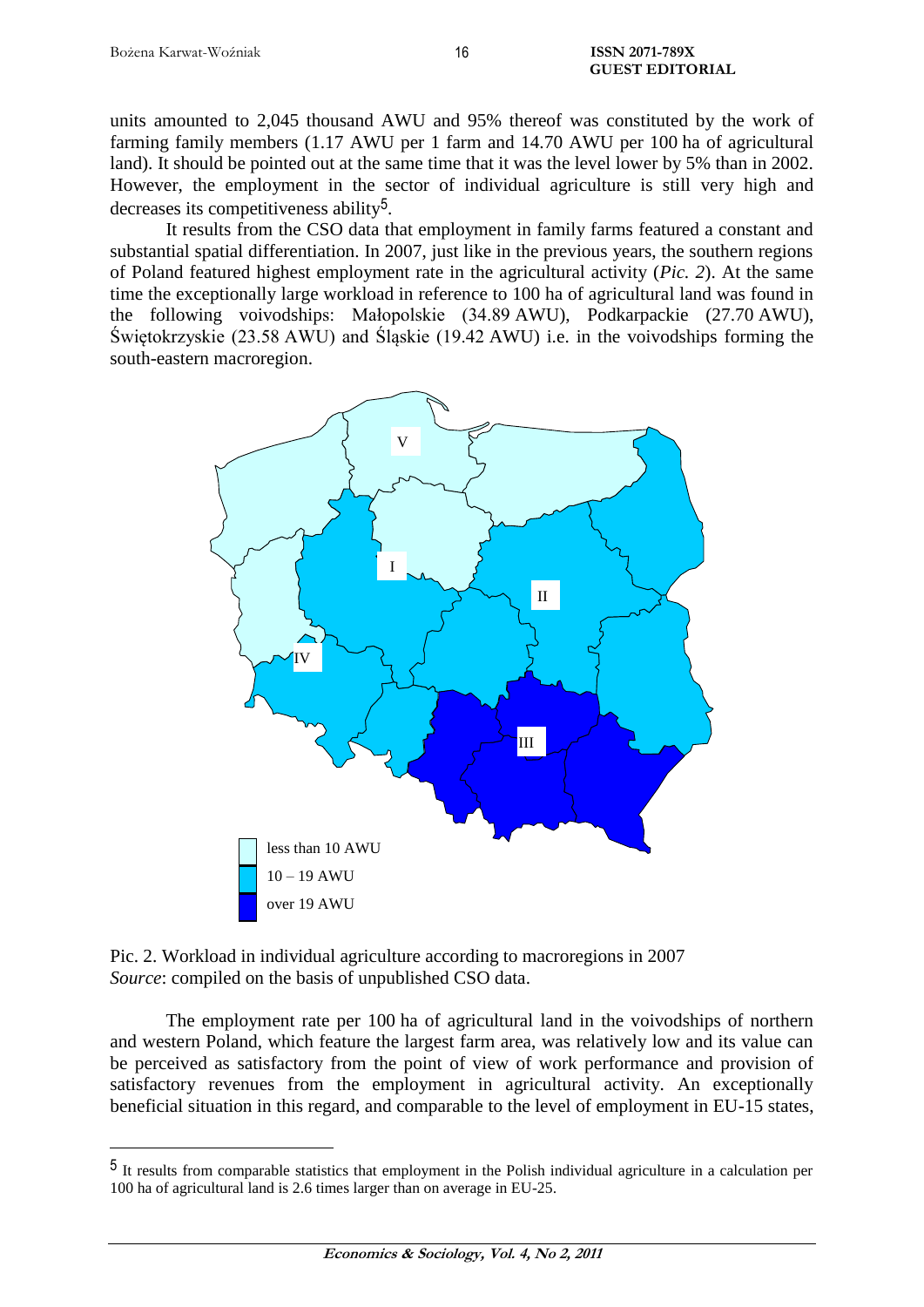occurred in the following voivodships: Zachodniopomorskie (5.12 AWU), Lubuskie (6.36 AWU), Warmińsko-Mazurskie (6.91 AWU) and Pomorskie (8.84 AWU) i.e. primarily in the northern macroregion. Therefore it should be recognised that the employment rate in family farms constitutes a peculiar reversal of the area structure (compare *Pic. 1* and *2*).

The potential of work in agriculture is determined not only by the number of the employed but also by the quality thereof. The features of the population (age, gender, education) may in some situations either hinder or stimulate the rate of pro-effective changes in agricultural activity where, just as in other sectors of agricultural activity, the intensification of the phenomenon of competitiveness causes the growth of relation between the economic condition of particular economies and the quality of labour factor. The qualifications level of the people managing the farm is exceptionally important (Klepacki, 2004, Wołoszyn, 2004, Ziętara, 2009) since it is them who make strategic economic and production decisions. The differences in the knowledge of managers influences the economic situation of particular entities (Józwiak, 2004, p. 70) and the possibilities of its improvement in a fundamental manner (Woś, 1998, pp. 54-62).



Pic. 3. The regional differentiation in the percentage of farmers with general higher education in 2007

*Source*: compiled on the basis of unpublished CSO data.

As far as general education of farmers is concerned, it results from the CSO data that in 2007 the predominant education was at the level of basic vocational education (39%), the second-ranked one was secondary education (29%), and elementary or middle school (Polish gymnasium) education was indicated by 22% of farmers. A university degree has been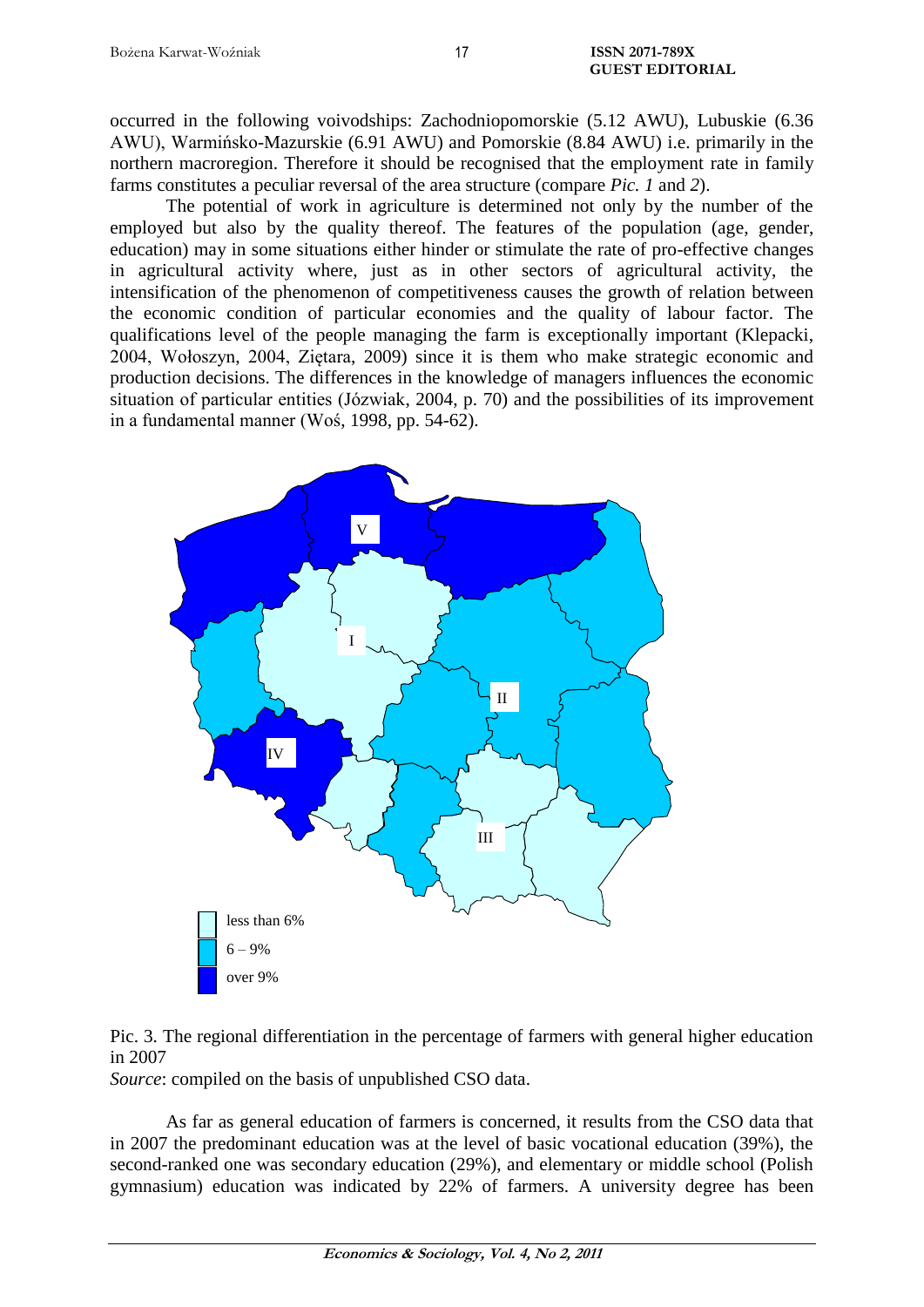achieved by 7% of farm managers and only 3% has no education, even at the level of elementary of middle school education. In reference to the education of farmers the most common ones have completed an agricultural course (25%) and have basic agricultural education (12%), secondary agricultural education (10%) while only 2% of farmers had higher agricultural education. At the same time it should be pointed out that over a half of total number of managers do not have any agricultural education.

It results from the analysis of data on the level of general and agricultural education of farmers that large regional differentiation is found also in this respect which is proved *inter alia* by large differences in the share of people with higher general education and at least secondary education among managers of individual farms (*Pic. 3* and *Pic. 4*). The largest share of managers with higher general education (9-10%) has been recorded in the following voivodships: Dolnośląskie, Pomorskie, Warmińsko-Mazurskie and Zachodnio-Pomorskie. Majority of farmers with agricultural education at least at the level of secondary education (above 15%) also lived in these voivodships. Furthermore, the regions that should be mentioned as the ones with good agricultural vocational training are the Wielkopolskie and Kujawsko-Pomorskie voivodships where admittedly 6% of managers had higher general education but at the same time 17% completed at least an agricultural secondary school. Moreover only 37% of managers did not have any agricultural qualification and this was the lowest percentage on the national scale. This is a distinct region as regards agricultural culture and the scale of existence of entities of good economic and production condition (Karwat-Woźniak, 2006, pp. 14-15).





*Source*: compiled on the basis of unpublished CSO data.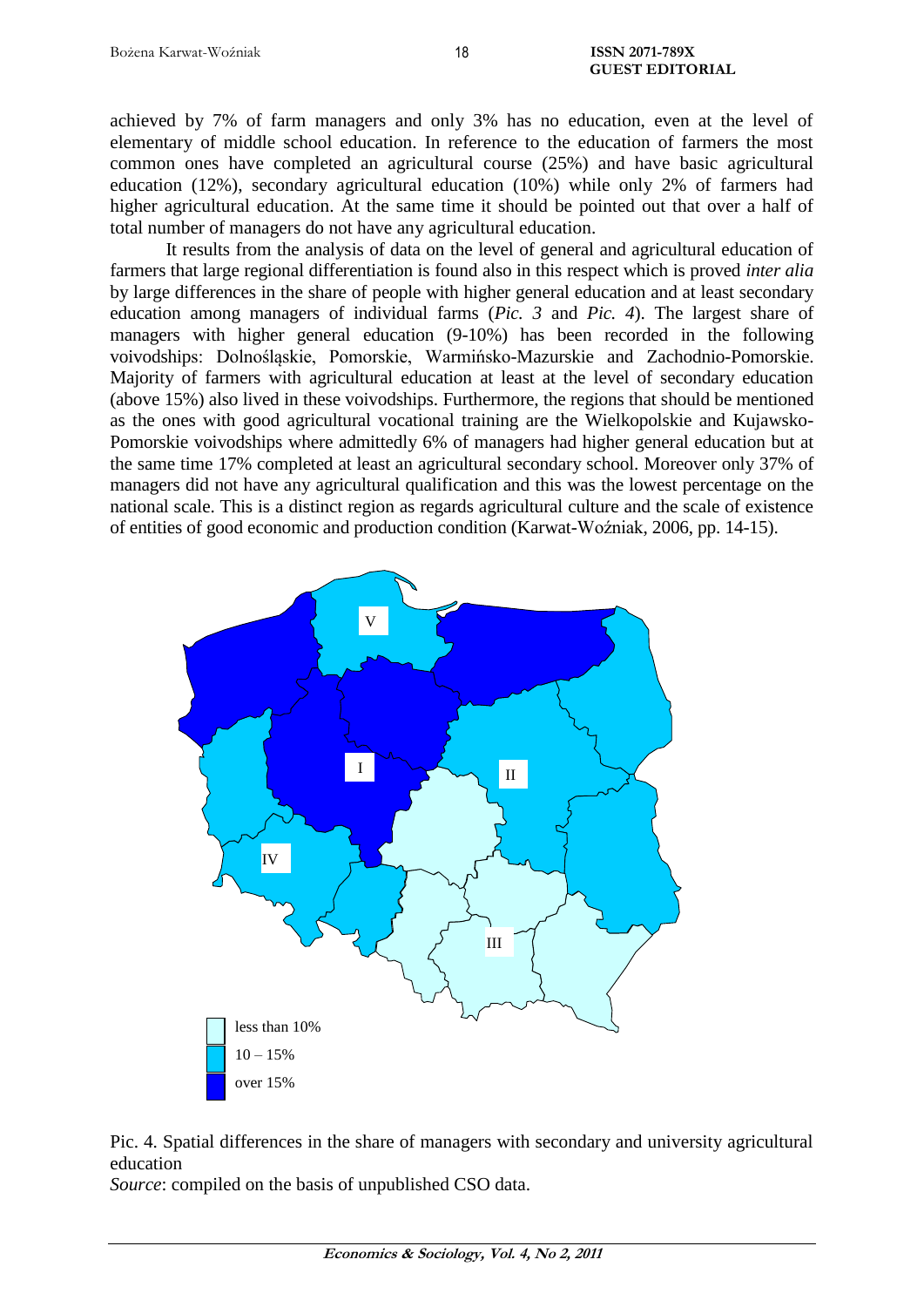Extremely different situation, as regards agricultural education in particular, is found in the southern Poland which is indicated *inter alia* by the percentage of farmers lower than the national average who graduated from at least from secondary agricultural schools. At the same time such people are found least often in the following voivodships: Podkarpackie (6%), Śląskie (7%), Małopolskie and Świętokrzyskie (almost 8% each). Furthermore, over 60% of farmers in these voivodships did not have any agricultural education and at the same time 20- 25% acquired their vocational education only at agricultural courses.

## **3. Technical equipment**

Technical equipment of farms constitutes an essential element of the production potential and is of key importance for the efficiency of farm management (Zegar, 2003, pp. 30-50). Improvement of the level and quality of technical equipment of particular entities is the basic factor determining the progress in the conducted agricultural activity in which the mechanisation of field works plays an exceptional role under the Polish conditions (Ziętara, 2009).

According to the CSO data in 2007 1,110.9 thousand (62%) individual farms possessed tractors. The number of entities with tractors increased by almost 12% in comparison with 2002 when 993.4 thousand farms (51%) had a tractor.



Pic. 5. Regional differentiation in the average number of tractors per 100 farms *Source*: compiled on the basis of the data of CSO for 2007.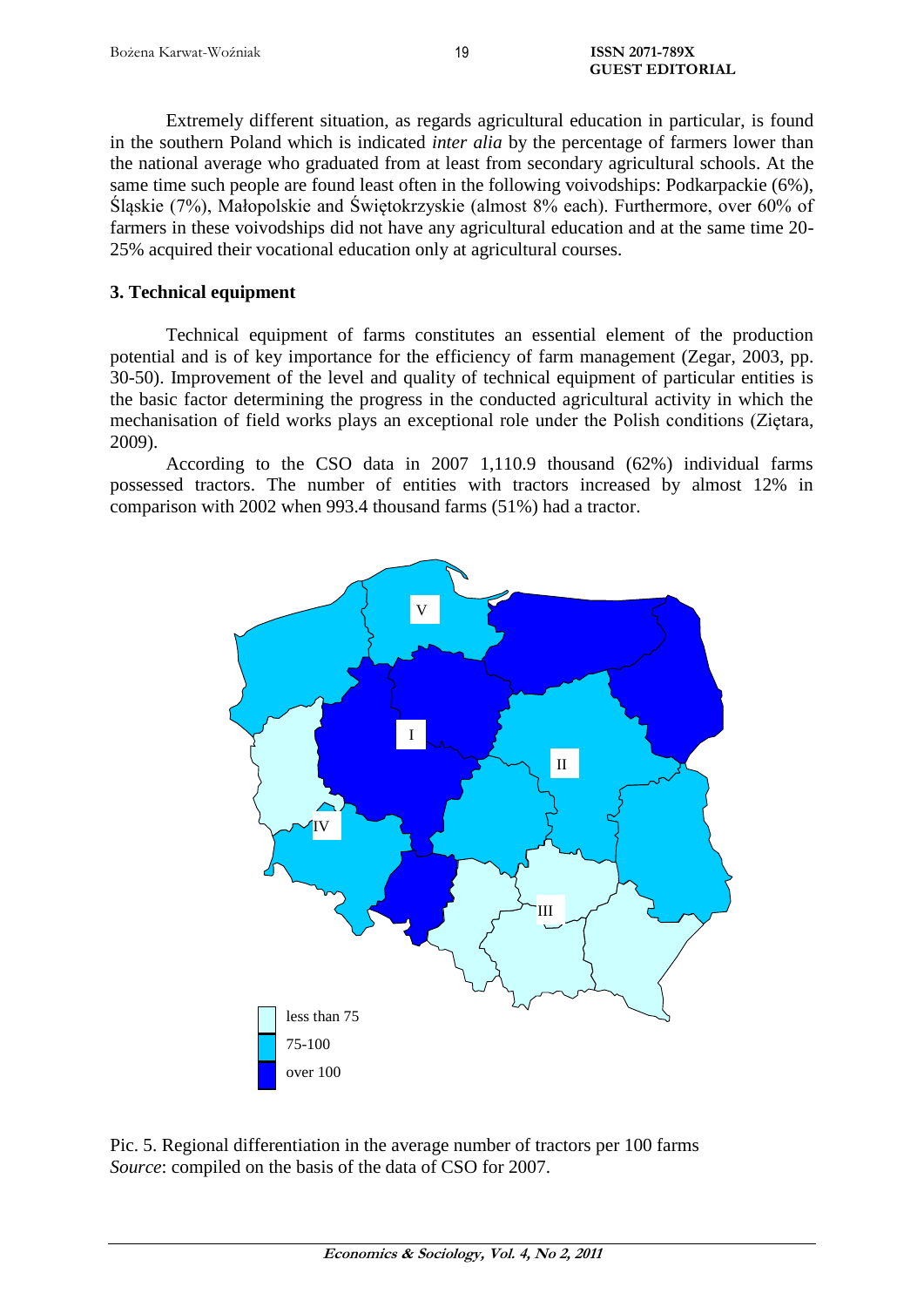$\overline{a}$ 

With the growth in the number of farms with tractors also the number of possessed tractors increased. In consequence in 2002-2007 the number of tractors per 100 entities increased by over 7% (from 78.5% to 84.2%). These changes were of common nature but have not affected on the regional differentiation of farm equipment of mechanical tractive force although they were recorded within areas relatively poorly equipped in this respect (*Pic. 5*). Traditionally the lowest indicators (per 100 farms) of tractor condensation have been recorded in the southern voivodships of Poland and in the Lubuskie voivodship. The following voivodships remained the leaders: Kujawsko-Pomorskie, Opolskie and Wielkopolskie and recently Podlaskie and Warmińsko-Mazurskie are one of the top ones.



Pic 6. Macroregional differentiation in the share of farms with good machine equipment<sup>6</sup> *Source*: Compiled on the basis of IAFE-NRI 2005 survey data.

From the perspective of tractor and agricultural machines equipment, a clear image has been shaped presenting Polish farmers using technology (*Pic. 6*). Entities with good machine equipment were found mainly in the central-western macroregion (over 36%) i.e. where family farms distinguished themselves not only by a relatively good spatial structure but primarily by the good condition and efficiency of management. The percentage of individual farms with good mechanical equipment was lower by over a half in the following macroregions: southwestern and central-eastern (approx 17% each). Definitely the lowest

<sup>6</sup> Farms equipped with a tractor and at least 11 machines in total but at least 1 from each group i.e. fertilisation and plant protection, sowing and planting, harvest and transport (apart from the tractor) have been qualified to the category recognised as a well-equipped one (with machines).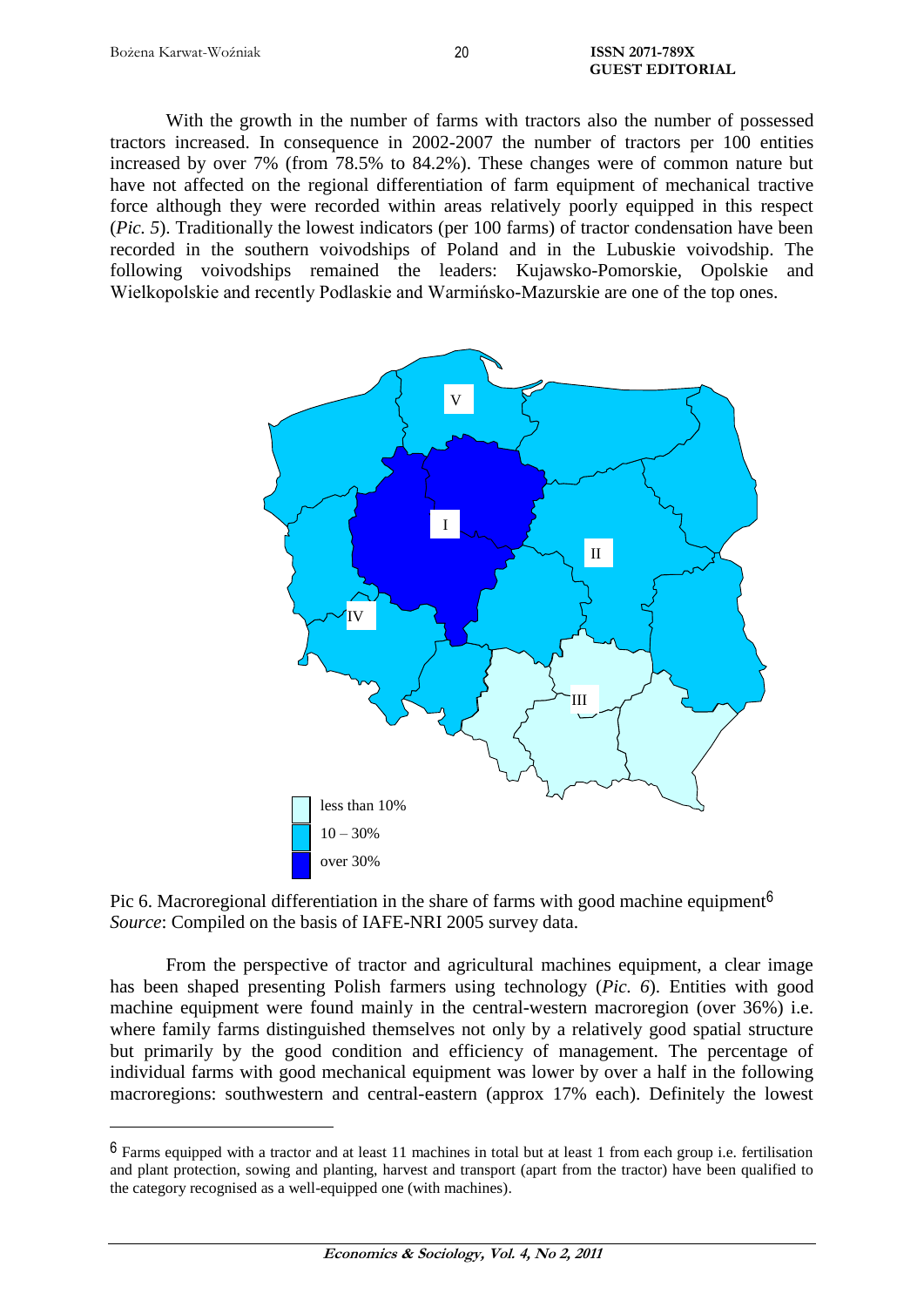number of such entities was found in the southeastern macroregion within which they constituted approx 5% of the total number of individual farms.

### **4. Livestock population**

Apart from agricultural land also the state of livestock population<sup>7</sup> and the productivity thereof determine the production nature and capabilities of farms and the volume of livestock density defines the level of agricultural management intensity (Woś, 1998, p. 97). It results from the CSO data that animal production remains predominant in the commodity production structure of the Polish agriculture<sup>8</sup>. Furthermore, despite withdrawal from animal breeding almost 2/3 of individual farms still conducted animal production. At the same time the process of livestock concentration proceeded in farms where market products were being produced. In consequence not only the livestock density in entities with livestock grew but an increase in of this factor in the entire individual agriculture was also recorded.



Pic 7. Macroregional differentiation in livestock population (total average Livestock Unit per 100 ha of agricultural land)

*Source*: Compiled on the basis of IAFE-NRI 2005 survey data.

 $\overline{a}$ 

21

<sup>7</sup> In order to obtain a possibly uniform and synthetic situation as regards livestock resources, the population has been expressed as livestock units (LSU).

<sup>&</sup>lt;sup>8</sup> In 2000-2007 the share of animal products in the value of agricultural commodity production amounted at least to approx 60% (CSO).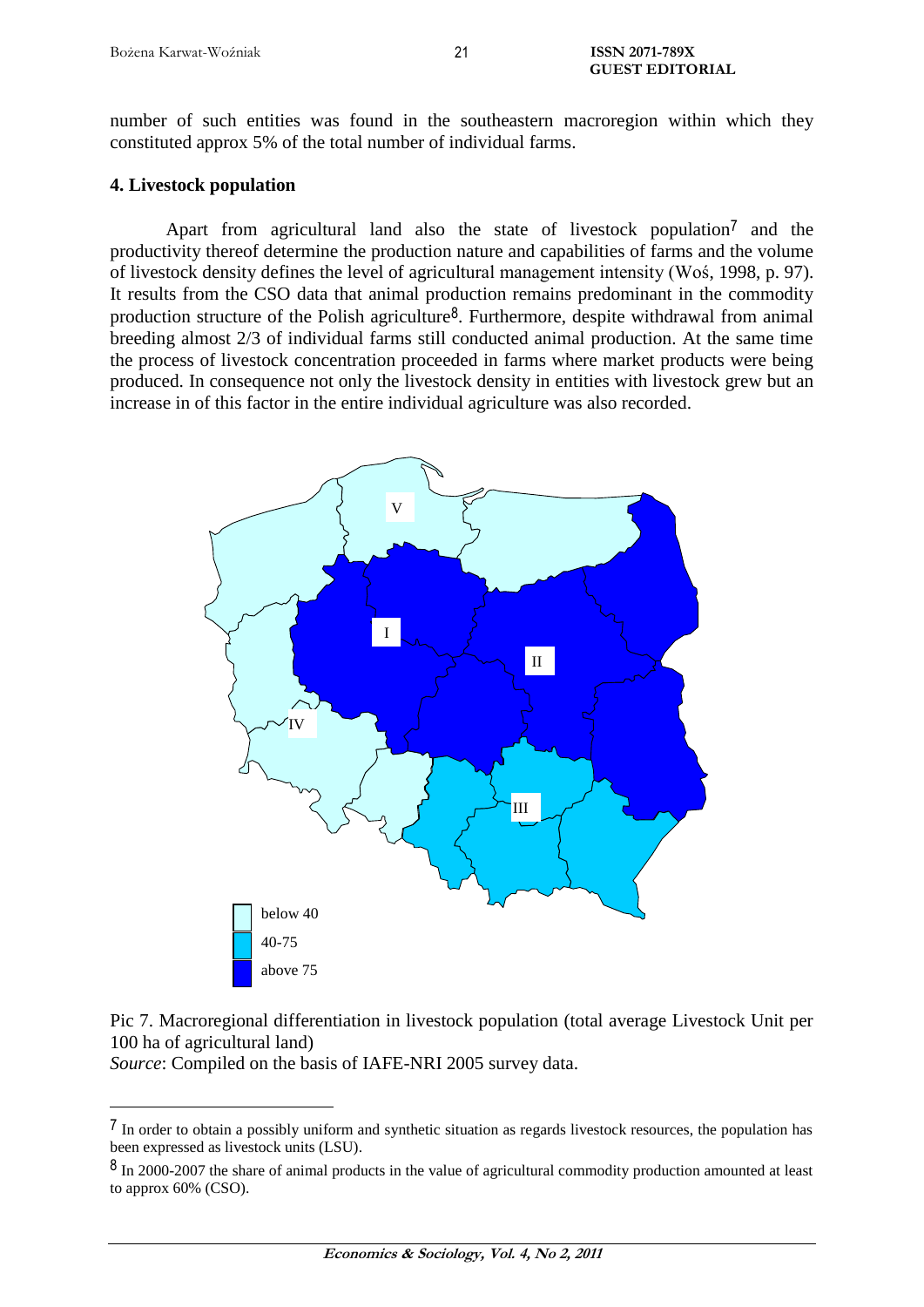It results from the survey data that in 2005 the total animal population per 100 ha of agricultural land amounted to 62.4 units and this level was higher by 33% in comparison with 2000 when the corresponding indicator amounted to 46.9 units. Although these changes have been recorded with various intensity in particular areas of Poland, high macroregion differentiation from the point of view of the number of maintained livestock was preserved (*Pic. 2*). In 2005, just as in the previous years, the largest livestock number was found in the central-western macroregion that encompasses the following voivodships: Kujawsko-Pomorskie and amounted to 85.5 Livestock Unit (LSU) per 100 ha of agricultural land. A slightly smaller amount of bred animals has been recorded in the agriculture in the centraleastern macroregion (with voivodships: Lubelskie, Łódzkie, Mazowieckie and Podlaskie) and amounted to 76.8 LSU per 100 ha of agricultural land.

An extremely opposite situation as regards the state of livestock population is found in the following macroregions: southwestern and northern. Especially low livestock density is maintained in the former macroregion encompassing the following voivodships: Dolnośląskie, Lubuskie and Opolskie) and amounting to only 29.8 LSU per 100 ha of agricultural land.

It results from the analysis of spatial intensification of modification processes on the scale of maintained livestock that the trends towards concentration have been recorded within areas with relatively high breeding intensity in particular i.e. in the central-western and central-eastern macroregions. In consequence 3/4 of livestock population maintained by individual farmers were located within these areas in 2005 while in 2000 the corresponding factor amounted to 2/3 and in 1996 it was barely 1/2.

These trends were an indication of further actions towards simplification and specialisation of the production profile of agricultural activity within particular areas. Simultaneously, they included not only the macroregional differences in the agricultural structure but also production traditions (Karwat-Woźniak, 2006, p. 22). A clear predominance of animal production took place in the central-western and central-eastern macroregions (over 71%). At the same time it should be pointed out that an exceptionally strong increase in fatstock sale (65%) has been recorded in the commodity production in the former macroregion, fatstock pigs in particular and in the latter one – milk (42%). The value of agricultural production sold within the remaining areas of Poland was comprised mainly of plant products and in the southeastern macroregion these were vegetable, fruit and shielded products. This range of products constituted almost 2/3 of the plant commodity production value of farms within this area. On the other hand cereals and industry plants – primarily rape – constitute almost entire value of plant commodity production of entities in the northern macroregion whereas in the western one it amounts to approx 85%.

## **5. Investment activity**

The characteristic of development conditions of family farms should also incorporate the farmers' activity in terms of investment operations within the production property since the maintenance of the market position and satisfactory income derived from activity in agriculture in the situation of intensified competition is related to the growth of capability to quickly adjust the production to the requirements imposed by the recipients of agricultural resources i.e. to the growth of organisational and production flexibility of particular entities. Fulfilment of these conditions is related as a principle to the necessity of constant modernisation and enlargement of production property (Kulawik, 2007, pp. 27-31).

Investment activity as a rule constitutes one of the most important methods of innovation and progress diffusion for the applied methods of agricultural resources

22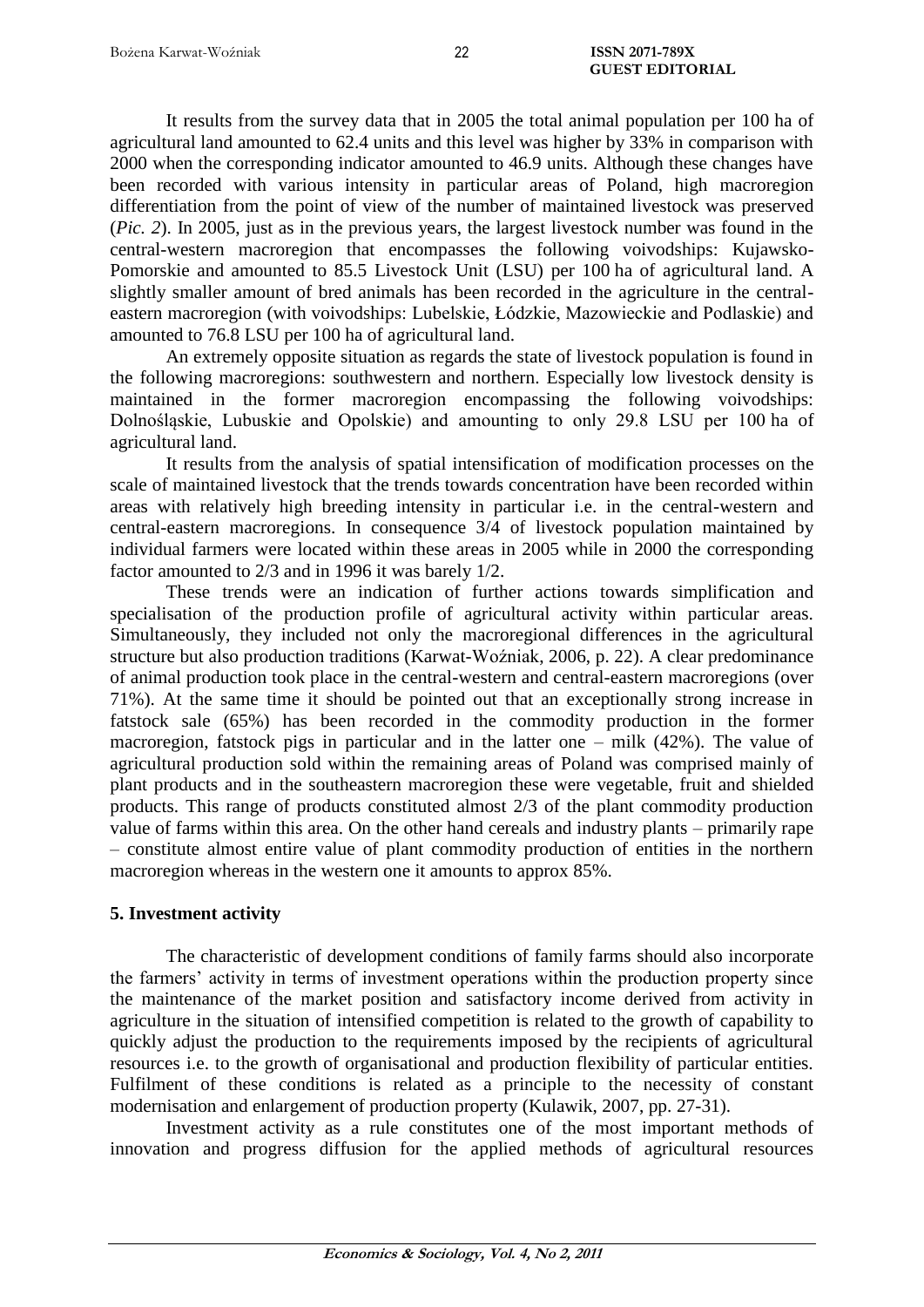production. Therefore agricultural investments are one of the factors of constructing and maintaining the competitiveness (competitive advantage) (Gorynia, 2002, p. 69).

It results from the IAFE-NRI research that almost 39% of individual farms conducted agricultural investments in 2000-2005 and each of these entities spent PLN 42.1 thousand on average for this purpose. At the same time investment operation within the production property was featured by large macroregional differentiation (*Pic. 8*).



Pic. 8. Macroregional differentiation of agricultural investment activity in 2000-2005 *Source*: Compiled on the basis of IAFE-NRI 2005 survey data.

The lowest activity in this period, just as in the previous years, was featured by farmers in the southeastern macroregion that is agriculturally fragmented. Within these areas only 22% of farms conducted such activities and only PLN 25.7 thousand was assigned for this purpose per farm. Investment activity within the production property took place relatively most frequently in the farms in western and central Poland, in particular in the central-western macroregion that has been featuring the highest level of agricultural development for years. In this macroregion almost half of farms conducted investment works and PLN 43.3 thousand have been spent for this purpose.

## **Summary and conclusions**

Economic reforms carried out in the period of transformation, improvement of the macro-economic situation, in particular the implementation of the agricultural policy with the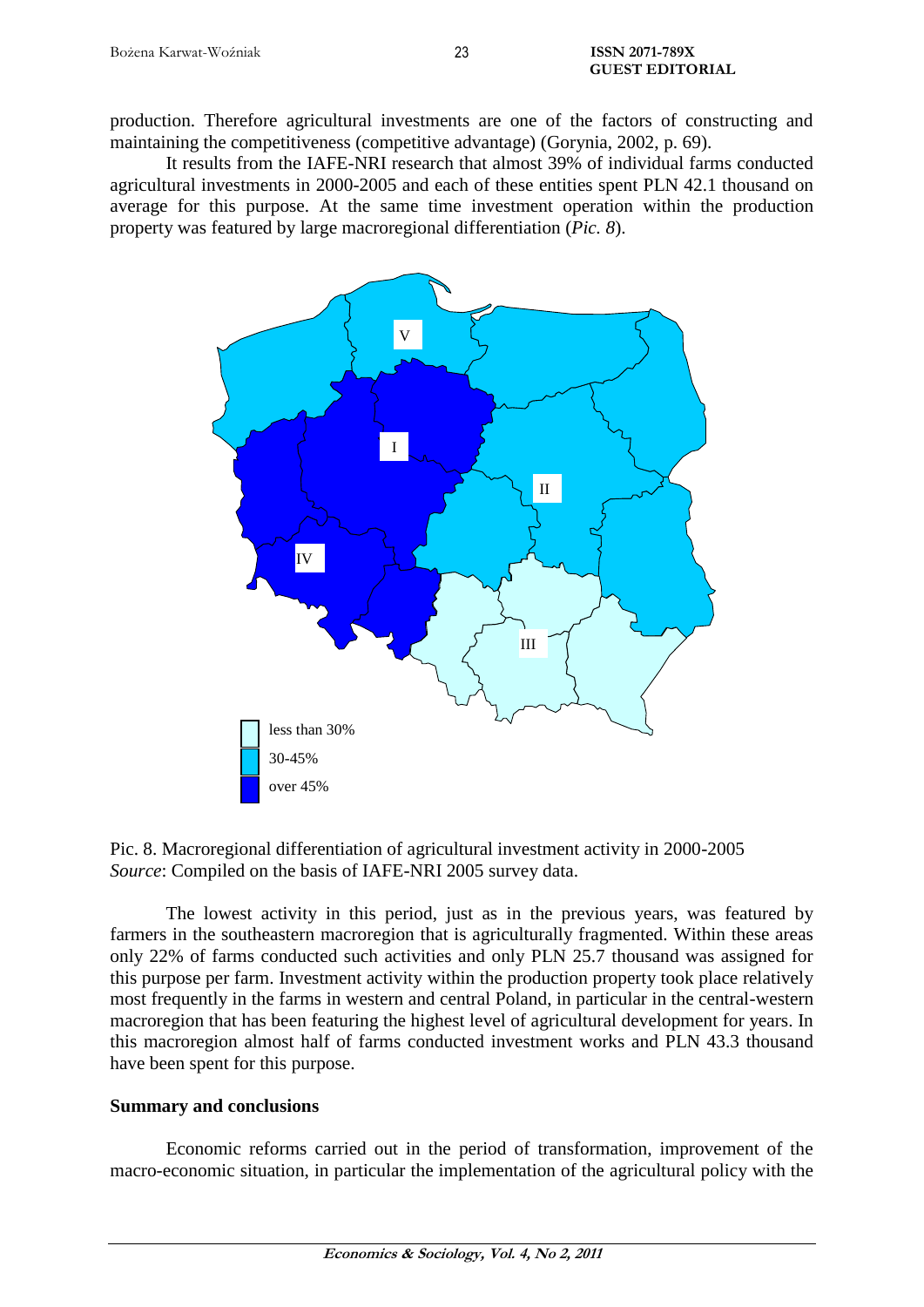participation of the European Union resources provided an opportunity for pro-effective reconstruction of the Polish agricultural sector. The changes taking place in the socioeconomic situation of farms should be regarded as positive and the nature of occurring transformation generally as increasing the production potential and competitive capabilities of family farms constituting a predominant segment of the Polish agriculture.

It results from the analysis of chosen economic and social features determining the production potential of farms in particular regions of Poland that the observed positive trends have been recorded in all the regions of Poland. This concerned both particular voivodships and the groups thereof i.e. macroregions. However, there were huge differences as regards the intensity of modernisation processes that have been recorded exceptionally intensively within the areas of traditionally strong agricultural function and expansive agricultural structures. Therefore they contributed to the improvement of their competitiveness. In consequence the historical shape of endogenic differentiation in the social and economic conditions of agricultural development have been aggravated. The distance in relation to the each analysed feature between the areas with expansive agricultural structures (the voivodships of the western and northern Poland, in particular the ones forming the central-western macroregion) and the southern areas of Poland, in particular in the southeastern macroregion (Podkarpackie, Małopolskie, Świętokrzyskie and Śląskie) practically increased.

Taking into consideration the scale of regional differentiation in overall conditions of functioning of the Polish agriculture should be considered (in author's opinion) that a certain reduction in the effective functioning of this sector of economy causes a number of social tensions and crises situations. In addition, the growth of regional differences in level of the agricultural sector development may lead to progressive deterioration of agriculture and rural areas. In conditions of the general lack of spatial planning, this threat is very real.

Formation of a national agricultural policy in conditions of regional disparities is a large problem in the market economy, this also applies to Polish.

Although large regional disparities in social and economic characteristics of individual farms can conduce to the specialisation of the profile of agricultural production in the specific area, but the use of the opportunities arising from the diversity of agricultural structures requires a large diversification in activities that stimulate the desired processes, while enabling the optimal use of the possibilities inherent in agriculture in the region.

#### **References**

- Chmieliński, P. (2006), *Regionalne zróżnicowanie w rozwoju rolnictwa i obszarów wiejskich w Polsce a efektywność wykorzystania środków wsparcia Wspólnej Polityki Rolnej*, Studia i Monografie, z. 138, IERiGŻ-PIB, Warszawa, p. 19.
- Gorynia, M. (2002), *Luka konkurencyjna na poziomie przedsiębiorstwa a przystąpienie Polski do Unii Europejskiej*, Akademia Ekonomiczna w Poznaniu, Poznań, p. 69.
- GUS (2010), *Rocznik Statystyczny Rolnictwa i Obszarów Wiejskich*, Warszawa, pp. 230, 251, 253.
- Józwiak, W. (2004), *Możliwości poprawy dochodowości gospodarstw chłopskich po przystąpieniu Polski do UE*, [w:] Wieś, rolnictwo i gospodarka żywnościowa po przystąpieniu Polski do Unii Europejskiej, Wyższa Szkoła Ekonomiczna, IERiGŻ, Warszawa, p. 70.
- Karwat-Woźniak, B. (2006), *Zmiany aktywności rynkowej gospodarstw indywidualnych w latach 2000-2005*, Komunikaty, Raporty, Ekspertyzy, z. 519, IERiGŻ-PIB, Warszawa, pp. 14-15, 19, 22, 24-25, 30, 33.
- Klepacki, B. (2004), Znaczenie wiedzy i wykształcenia w rozwoju rolnictwa, *Zagadnienia Ekonomiczne*, nr 2, Uniwersytet Warmińsko-Mazurski, Olsztyn, p. 48.